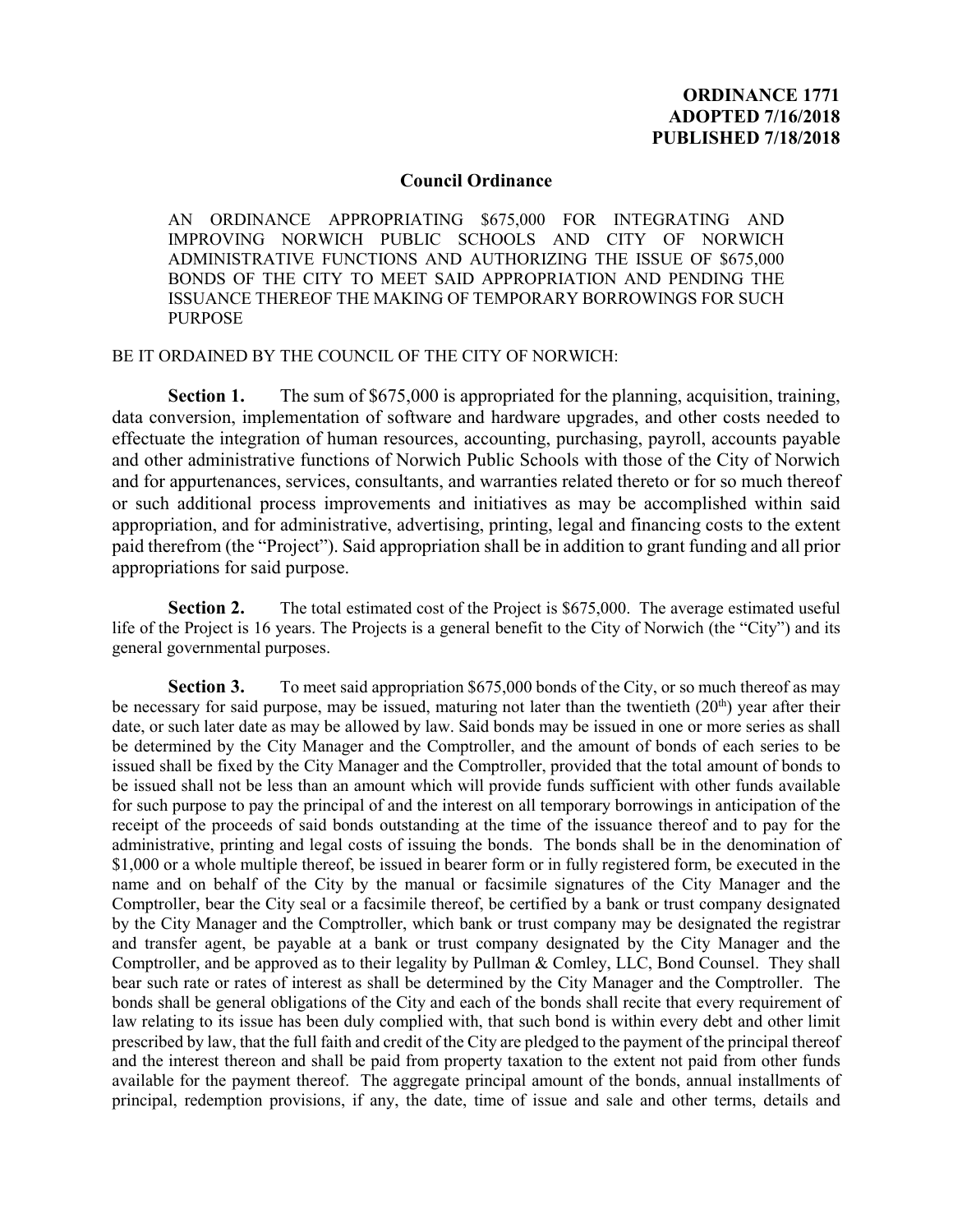particulars of such bonds, shall be determined by the City Manager and the Comptroller in accordance with the requirements of the General Statutes of Connecticut, as amended (the "Statutes"). In connection with the issuance of any bonds or notes authorized herein, the City may exercise any power delegated to municipalities pursuant to Section 7-370b of the Statutes, including the authority to enter into agreements managing interest rate risk. The City Manager and Comptroller, on behalf of the City, shall execute and deliver such reimbursement agreements, letter of credit agreement, credit facilities, remarketing, standby marketing agreements, standby bond purchase agreements, and any other commercially necessary or appropriate agreements which are necessary, appropriate or desirable in connection with or incidental to the sale and issuance of such bonds or notes.

**Section 4.** The issue of the bonds aforesaid and of all other bonds or notes of the City heretofore authorized but not yet issued, as of the effective date of this ordinance, would not cause the indebtedness of the City to exceed any debt limit calculated in accordance with law.

**Section 5.** Said bonds shall be sold by the City Manager and Comptroller in a competitive offering or by negotiation, in their discretion. If sold at competitive offering, the bonds shall be sold upon sealed proposals, auction or similar process, at not less than par and accrued interest on the basis of the lowest net or true interest cost to the City.

**Section 6.** The City Manager and the Comptroller are authorized to make temporary borrowings in anticipation of the receipt of the proceeds of any series of said bonds. Notes evidencing such borrowings shall be signed by the manual or facsimile signatures of the City Manager and the Comptroller, have the seal of the City or a facsimile thereof affixed, be payable at a bank or trust company designated by the City Manager and the Comptroller, be certified by a bank or trust company designated by the City Manager and the Comptroller pursuant to Section 7-373 of the Statutes, and be approved as to their legality by Pullman & Comley, LLC, Bond Counsel. They shall be issued with maturity dates which comply with the provisions of the Statutes governing the issuance of such notes, as the same may be amended from time to time. The notes shall be general obligations of the City and each of the notes shall recite that every requirement of law relating to its issue has been duly complied with, that such note is within every debt and other limit prescribed by law, that the full faith and credit of the City are pledged to the payment of the principal thereof and the interest thereon and shall be paid from property taxation to the extent not paid from other funds available for the payment thereof. The net interest cost on such notes, including renewals thereof, and the expense of preparing, issuing and marketing them, to the extent paid from the proceeds of such renewals or said bonds, shall be included as a cost of the Property. Upon the sale of said bonds the proceeds thereof, to the extent required, shalt be applied forthwith to the payment of the principal of and the interest on any such temporary borrowings then outstanding or shall be deposited with a hank or trust company in trust for such purpose.

**Section 7.** Resolution of Official Intent to Reimburse Expenditures with Borrowings. The City (the "Issuer") hereby expresses its official intent pursuant to  $\S1.150-2$  of the Federal Income Tax Regulations, Title 26 (the "Regulations"), to reimburse expenditures paid sixty days prior to and after the date of passage of this ordinance in the maximum amount and for the capital project defined in Section 1 with the proceeds of bonds, notes, or other obligations ("Bonds") authorized to be issued by the Issuer. The Bonds shall be issued to reimburse such expenditures not later than 18 months after the later of the date of the expenditure or the substantial completion of the project, or such later date that the Regulations may authorize. The Issuer hereby certifies that the intention to reimburse as expressed herein is based upon its reasonable expectations as of this date. The Comptroller or his designee is authorized to pay project expenses in accordance herewith pending the issuance of reimbursement bonds, and to amend this declaration.

**Section 8.** The City Manager and Comptroller are hereby authorized to exercise all powers conferred by Section 3-20e of the General Statutes with respect to secondary market disclosure and to